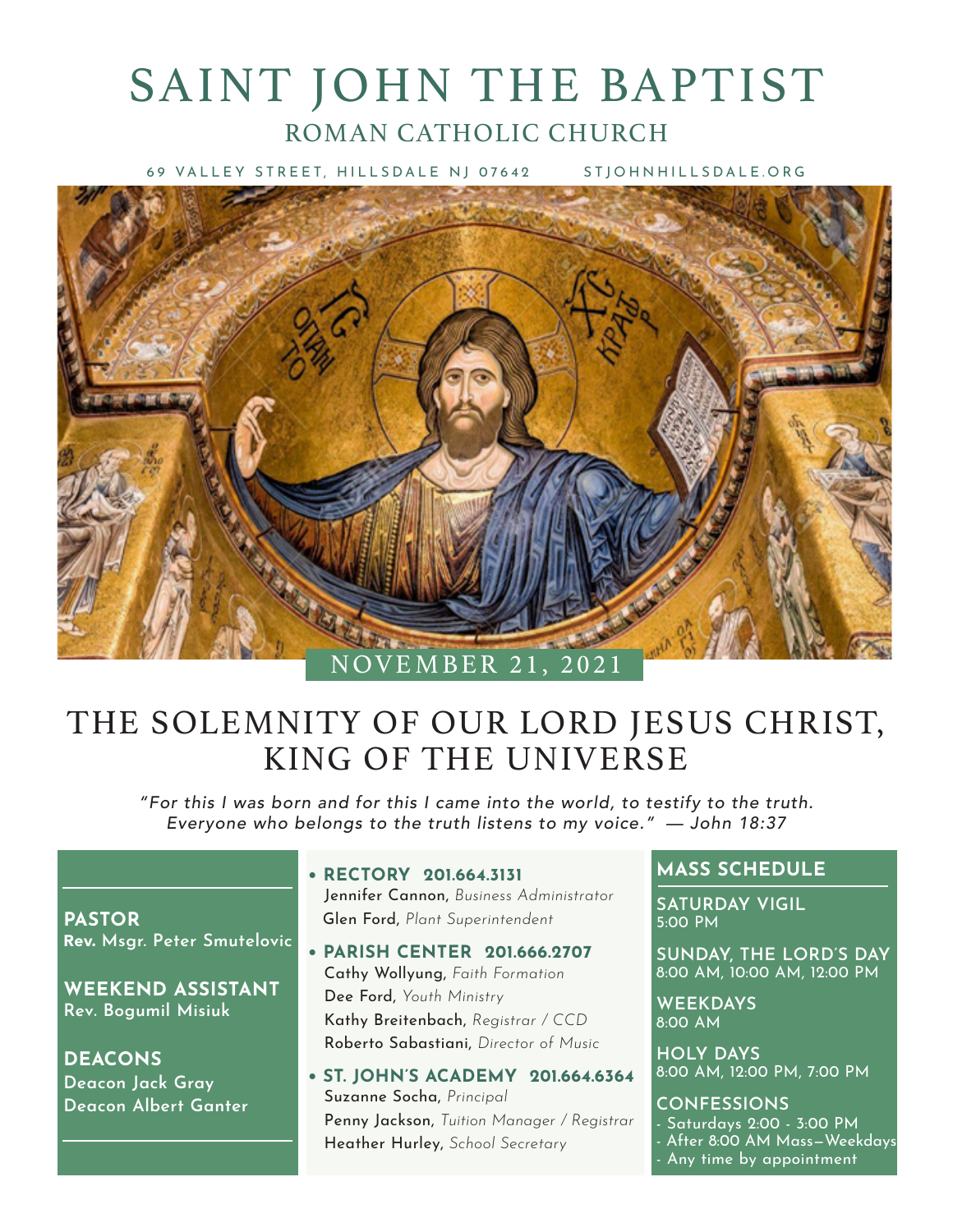The Solemnity of our Lord Jesus Christ, King of the Universe • November 21, 2021

Dear Brothers and Sisters of Saint John the Baptist Parish Family, Dear Friends of our Parish,

During these past days I have heard on countless occasions that "it is hard to believe that Thanksgiving is here again." This year in particular these words are loaded with so many memories and emotions as for many of us it will certainly be a much different Thanksgiving than last year's. We will gather with our loved ones and friends, pray and celebrate together, and will even embrace those we love. In addition, the beautiful past days with untypically warm weather for this time of the year, plus a lot of sunshine, give to that mesmerizing observation, "wow, Thanksgiving is here again," even a deeper meaning. I learned during my many years of priestly life and ministry in Rome that when the sun is shining brightly and the rays of its light and warmth enlighten our everyday human existence, our lives suddenly become happier and brighter. (Yes, the people of "the Eternal City," gifted with so much sunshine and so many sunny days during the year usually don't handle well those cloudy and rainy days.) However, those "days of sunshine" and "cloudy and darker days" are more about our perceptions then about the actual reality. During every day of our lives, the sun is always out and without it our lives would be entirely impossible.

As we gather on this very special Sunday which marks the last hours of the Church's liturgical year with our celebrations of the Solemnity of Our Lord Jesus Christ, King of the Universe, we experience spiritually - a similar reality. The Source of all light and life, our loving and eternal Lord, King of the Universe, through His life-sustaining love, graces and blessings enlightens our everyday human existence. On our life journeys we have to make it - as believers and the Lord's disciples - through many cloudy and seemingly darker days. Those are the days of personal struggles, challenges, setbacks, confusions, illnesses and sorrows. Even during those days, although seemingly obstructed, the warmth and light of God's love and blessings sustain us. And, then come the days of joys, peace, harmony and happiness when His presence is so real and visible. That is why we need those celebrations of Christ the King, the Christmas Day of His birth, the Easter Day of His resurrection, and many other special liturgical celebrations, in order to move the clouds of everyday realities away and experience, once again, those rays of His light, joy, and blessings. And that is why we also need a day of Thanksgiving.

I hope and pray that this Sunday as well as on the day of Thanksgiving we will all experience a tangible, warm, and visible piece of those heavenly graces, joys and blessings manifested in the midst of our families, loved ones, friends, and also at this blessed House of God, our Spiritual Home - Saint John the Baptist Parish.

~Fr. Peter

#### **SENDING HEALING PRAYERS TO:**

John Angermeyer, Dimas Acevedo, Patricia Bacigalupo, Eugene Fagnano, Bernard McGlone, Phoenix Dickerson, Kathy Mollaghan, Kenneth Kerwin, Kristina DiGregorio, Baby Emma DiGregorio

#### **REMEMBERING THOSE WHO HAVE PASSED:**

Mary Ann McDevitt, Marianna Latronico, Alice Gacheny, Raymond Schwerzler

Mass/ntentiong

SATURDAY, NOVEMBER 20 5:00 PM Nettie A. Anzalone

SUNDAY, NOVEMBER 21 8:00 AM Robert Squittieri 10:00 AM Hector Nicholas Jimenez 12:00 PM Fred Raffa

MONDAY, NOVEMBER 22 8:00 AM Donald McClair

TUESDAY, NOVEMBER 23 8:00 AM Ellen Hayes

#### WEDNESDAY, NOVEMBER 24

8:00 AM Ernestina & Norberto Gonzalez

THURSDAY, NOVEMBER 25 8:00 AM People of the Parish

FRIDAY, NOVEMBER 26 8:00 AM Jozef Smutelovic

#### SATURDAY, NOVEMBER 27

| 8:00 AM Giuseppa Luca       |
|-----------------------------|
| 5:00 PM Caulfield & Caldera |
| <b>Families</b>             |

#### SUNDAY, NOVEMBER 28

8:00 AM Paul Duhamel 10:00 AM Vincent William Dorsa 12:00 PM John Henry Leonhard

THE VOTIVE CANDLE BURNS IN MEMORY OF

**ROBERT SEAN RODDEN**

AT THE REQUEST OF THE BREEN FAMILY

THE BREAD & WINE IS DONATED IN MEMORY OF

### **PATRICIA HENRY**

AT THE REQUEST OF KENNETH & DOLORES GIBNEY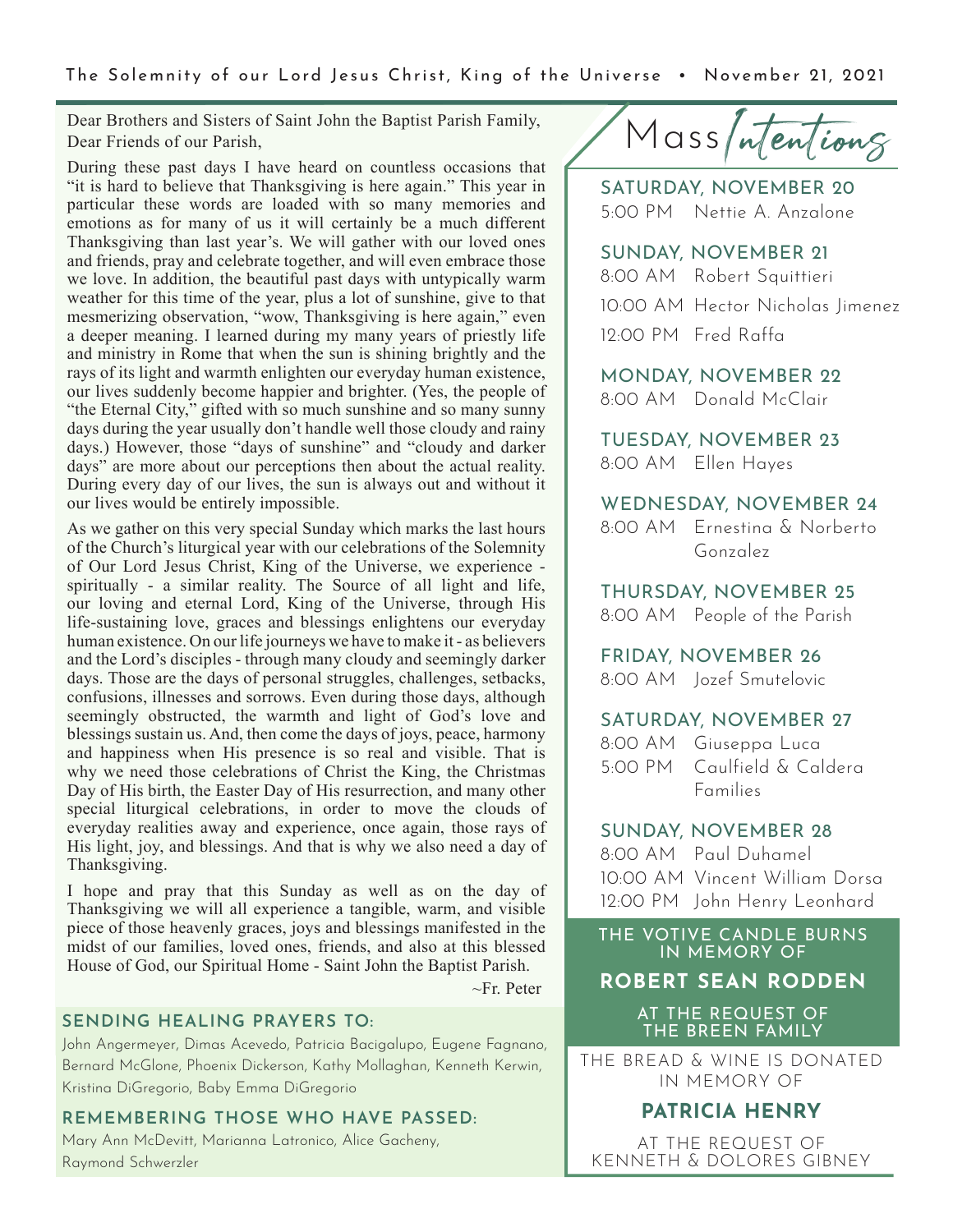

# **BROTHERS AND SISTERS ARE A TREASURE OF SAINT JOHN THE BAPTIST PARISH FAMILY**

 As we are about to celebrate Thanksgiving and begin our preparation through the Season of Advent for the glorious days of Christmas, our hearts and prayers go out in a very special way to those brothers and sisters who are elderly and homebound. In the process of our common re-emergence from the countless sorrowful effects of the global COVID-19 pandemic, we all acknowledge that the isolation and emotional trauma inflected on our elderly and homebound have been among the most painful consequences of these past 19 months of our lives. Some of our dear elderly and homebound parishioners passed away during these most difficult months and some were even buried without many of their loved ones present due to various problems and restrictions.

 Please, assist us in reaching out to our elderly and homebound who - only seemingly - have been separated from our parish family. They are with us at every moment, during every Mass, prayer service, and parish gathering. Please let us know about any family member, friend or neighbor in our communities who might have any spiritual need or might need any assistance by calling Cathy Williamson or Jennifer Cannon in our Parish Office at 201-664-3131.

 And to you dear homebound or elderly brothers and sisters currently living in your homes, apartments or any care facilities, please let us carry some of your life burdens and be enriched by your example of faith, your goodness and your precious experiences of life. Please call us at the aforementioned 201-664-3131 and let us know about your situation and needs.



### **POPE FRANCIS: ELDERLY HAVE A ROLE IN GOD'S SAVING PLAN**<br>BROTHERS AND SISTERS ARE A **A ROLE IN GOD'S SAVING PLAN**

 The "richness of many years" is a richness of people, of each individual person who has many years of life, experience and history behind them. It is the precious treasure that takes form in the life journey of each man and woman, whatever their origin, provenance, and economic or social condition. Life is a gift, and when it is long it is a privilege, for each one and for others. Always, it is always so.

 In the Bible, longevity is a blessing. It confronts us with our fragility, with our mutual dependence, with our family and community ties, and above all with our divine sonship. In granting old age, God the Father gives us time to deepen our knowledge of him, our intimacy with him, to enter ever more into his heart and to surrender ourselves to him. This is the time to prepare ourselves to deliver our spirit into his hands, definitively, with childlike trust. But it is also a time of renewed fruitfulness. "They still bring forth fruit in old age" says the psalmist  $(Ps'$  92[91]:14). God's plan of salvation, in fact, is also carried out in the poverty of weak, sterile and powerless bodies. From the barren womb of Sarah and the centenarian body of Abraham the Chosen People was born (cf. Rom 4:18-20). From Elizabeth and the aged Zechariah, John the Baptist was born. The elderly person, even when weak, can be- come an instrument of the history of salvation.

 When we think of the elderly and talk about them, especially in the pastoral dimension, we must learn to alter the tenses of verbs a little. There is not only the past, as if, for the elderly, there were only a life behind them and a moldy archive. No. The Lord can and wants to write with them also new pages, pages of holiness, of service, of prayer.... Today I wish to tell you that the elderly are also the present and the future of the Church. Yes, they are also the future of a Church that, together with the young, prophesies and dreams! This is why it is so important that those advanced in years and the young speak to each other, it is so important.

 The prophecy of the elderly takes place when the light of the Gospel enters fully into their lives; when, like Simeon and Anne, they take Jesus in their arms and announce the revolution of tenderness, the Good News of the One who came into the world to bring the light of the Father. That is why I ask you not to spare yourselves in proclaiming the Gospel to grandparents and the elders. Go to them with a smile on your lips and the Gospel in your hands. Go out into the streets of your parishes and seek out the elderly who live alone. Old age is not an illness, it is a privilege! Loneliness can be an illness, but with charity, closeness and spiritual comfort we can heal it.

*Address of Pope Francis, The International Congress "The Richness of Many Years of Life", January 31, 2020*